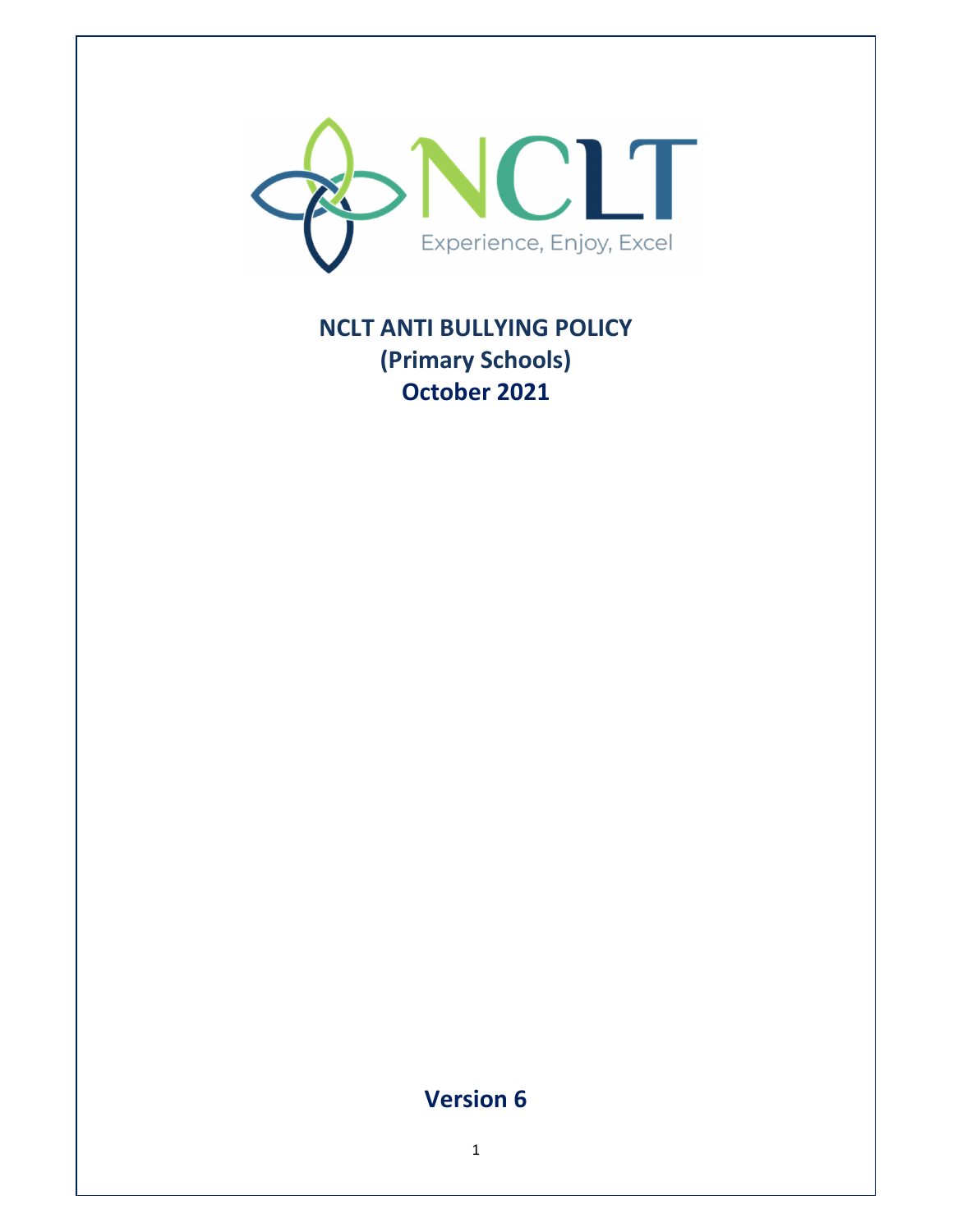#### **Contents**

- 1. INTRODUCTION
- 2. AIMS AND OBJECTIVES
- 3. WHAT IS BULLYING?
- 4. BULLIES AND VICTIMS
- 5. WHY IS IT IMPORTANT TO RESPOND TO BULLYING?
- 6. SIGNS AND SYMPTOMS
- 7. PREVENTION
- 8. DEALING WITH INCIDENTS OF BULLYING/RACISM
- 9. OUTCOMES
- 10. ADVICE TO PARENTS

## **1. Introduction**

All members of the school have an entitlement to be in an educational environment, which is safe, positive, secure and supportive, and bullying interferes with this. There is no place for bullying. Together we intend to lead our children towards understanding, tolerance, justice and sensitivity to the needs of others.

## **2. Aims and Objectives**

The aims and objectives of creating this policy are as follows:

• All governors, teaching and support staff, pupils and parents should have an understanding of what bullying is.

• All governors and teaching and support staff should know what the school policy is on bullying, and follow it when bullying is reported.

• All pupils and parents should know what the school policy is on bullying, and what they should do if bullying arises.

• To reduce and eradicate wherever possible instances in which pupils and adults are subjected to bullying or racism in any form.

• To establish appropriate means of providing support, should such an incident occur.

• To consolidate and support the ethos of the school.

• To show that we value the cultural diversity of our community and aim to prevent any form of persecution by meeting the needs of our diverse society.

All of us have encountered bullying at some point in our lives, but we all deal with it differently. The aim of this policy is to work together to ensure that school is a safe place for children and adults to be, whether the school community is directly or indirectly affected by bullying or not.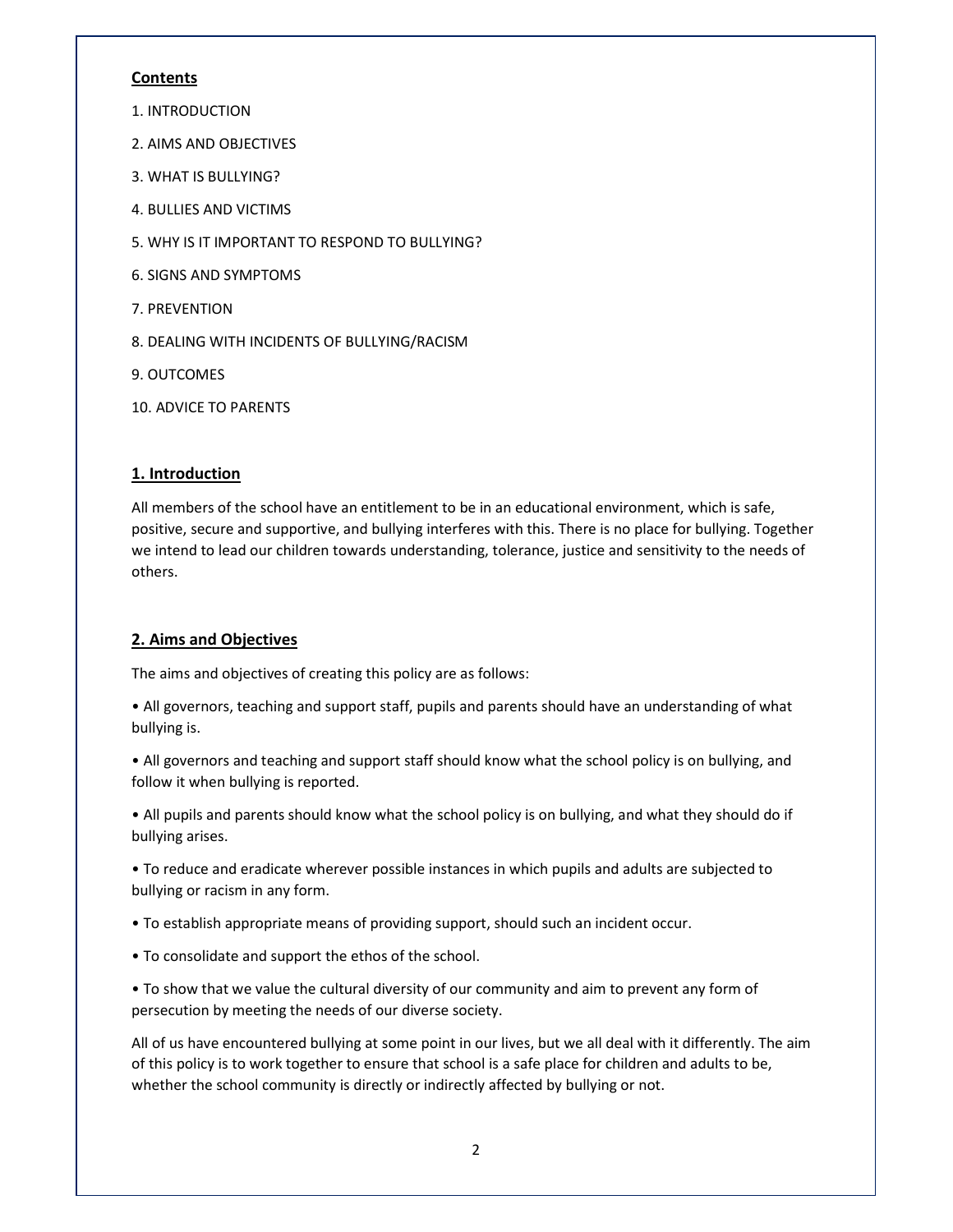The ultimate aim should be to provide a learning environment free from any threat or fear, thus being conducive to the attainment of individual aspirations. In order to achieve this, we will:

• Continue to develop the school as a caring, sharing community, extending links into the local and wider community and to include awareness and nurture a sense of justice and tolerance of others in terms of equal opportunities for all.

• Through a well- balanced and well planned curriculum provide the children with a sound basis on which they can build, in order to develop opportunities responsibilities, and experiences for an adult life.

• Promote the best opportunities for children's learning and progress by ensuring that planning and assessment of work is well structured and reviewed.

#### **3. What is Bullying?**

Bullying is the persistent, wilful, conscious desire to hurt, threaten or frighten someone, which results in pain and distress to the victim. Bullying is not when one incident has occurred, or when children fall out with their friends. Any interaction between an individual or group of people with a more powerful individual or group which is perceived or intended to cause hurt, pain, suffering, humiliation or degradation will be regarded by staff as bullying.

Bullying can be physical, verbal, emotional, sexual or cyber.

In other words, 'lots of times, on purpose'.

Bullying can be short term or continuous over long periods of time.

Bullying can be:

**Emotional** Being unfriendly, excluding, tormenting (e.g. hiding books, threatening gestures)

**Physical** Pushing, kicking, hitting, punching or any use of violence racial taunts, graffiti, gestures

**Sexual** Unwanted physical contact or sexually abusive comments, homophobic, because of, or focusing on the issue of sexuality

**Direct or indirect Verbal** Name-calling, sarcasm, spreading rumours, teasing

**Cyber bullying** All areas of internet, such as email & internet chat room misuse, mobile threats by text messaging & calls, misuse of associated technology, i.e. camera & video facilities

Bullying may be related to:

- race
- religion
- culture
- SEN or disability
- appearance or health condition
- home circumstances
- sexual orientation, sexism, or sexual bullying

Bullying can take place in the classroom, playground, toilets, on the journey to and from school, on residential trips and cyberspace. It can take place during the school day, in the classroom, in the corridor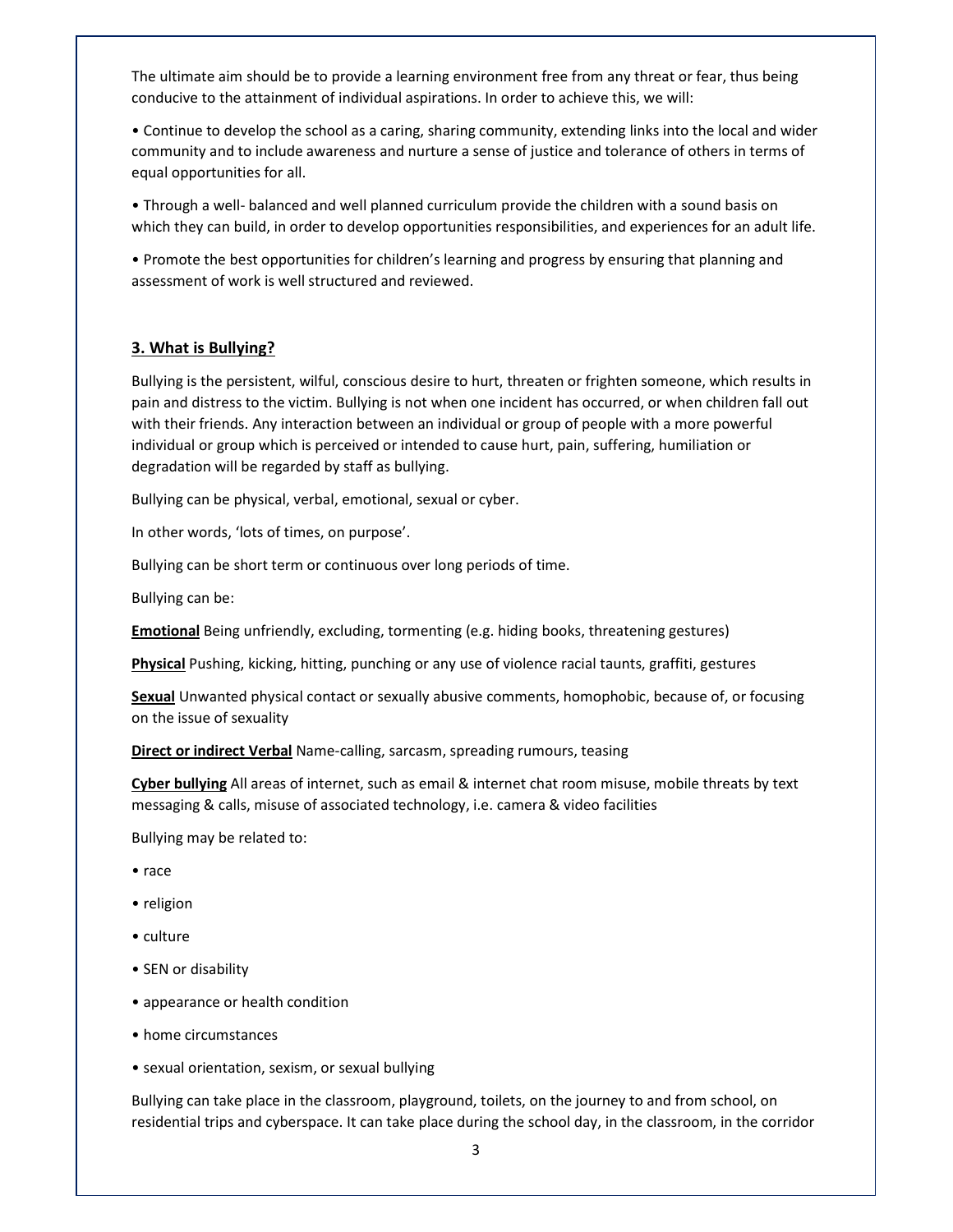or toilets, on the playground, out of school whilst on residential visits, day visits, in group activities and between families in the local community.

#### **4. Bullies and Victims**

Bullying takes place where there is an imbalance of power of bully over victim. This can be achieved by:

- The size of the individual
- The strength of the individual
- The numbers or group size involved
- Anonymity through the use of cyber bullying or using email, social networking sites, texts etc.

Staff must remain vigilant about bullying and approach this in the same way as any other category of child abuse; that is, do not wait to be told before you raise concerns or deal directly with the matter.

Children may not be aware that they are being bullied; they may be too young or have Special Educational Needs. Staff should be able to identify children who may be vulnerable and who could fall victim to bullying as well as those who may demonstrate bullying behaviour.

**Provocative Victim** – research shows that some children are provocative victims – this means that they actively seek responses from others, often using their own behaviours to incite a reaction from others to either bring attention to themselves or to get others into trouble. Staff will be mindful of this when dealing with cases of bullying in school.

### **5. Why is it Important to Respond to Bullying?**

Bullying hurts. No one deserves to be a victim of bullying. Bullying has the potential to damage the mental health of a victim. Everybody has the right to be treated with respect. Pupils who are bullying need to learn different ways of behaving. And as adults staff have a responsibility to ensure our schools are safe and free of bullying behaviour.

### **6. Signs and Symptoms**

A child may indicate by signs or behaviour that he or she is being bullied. Adults should be aware of these possible signs and that they should investigate if a child:

- is frightened of walking to or from school
- doesn't want to go on the school / public bus
- begs to be driven to school
- changes their usual routine
- is unwilling to go to school (school phobic)
- begins to truant
- becomes withdrawn anxious, or lacking in confidence
- starts stammering
- attempts or threatens suicide or runs away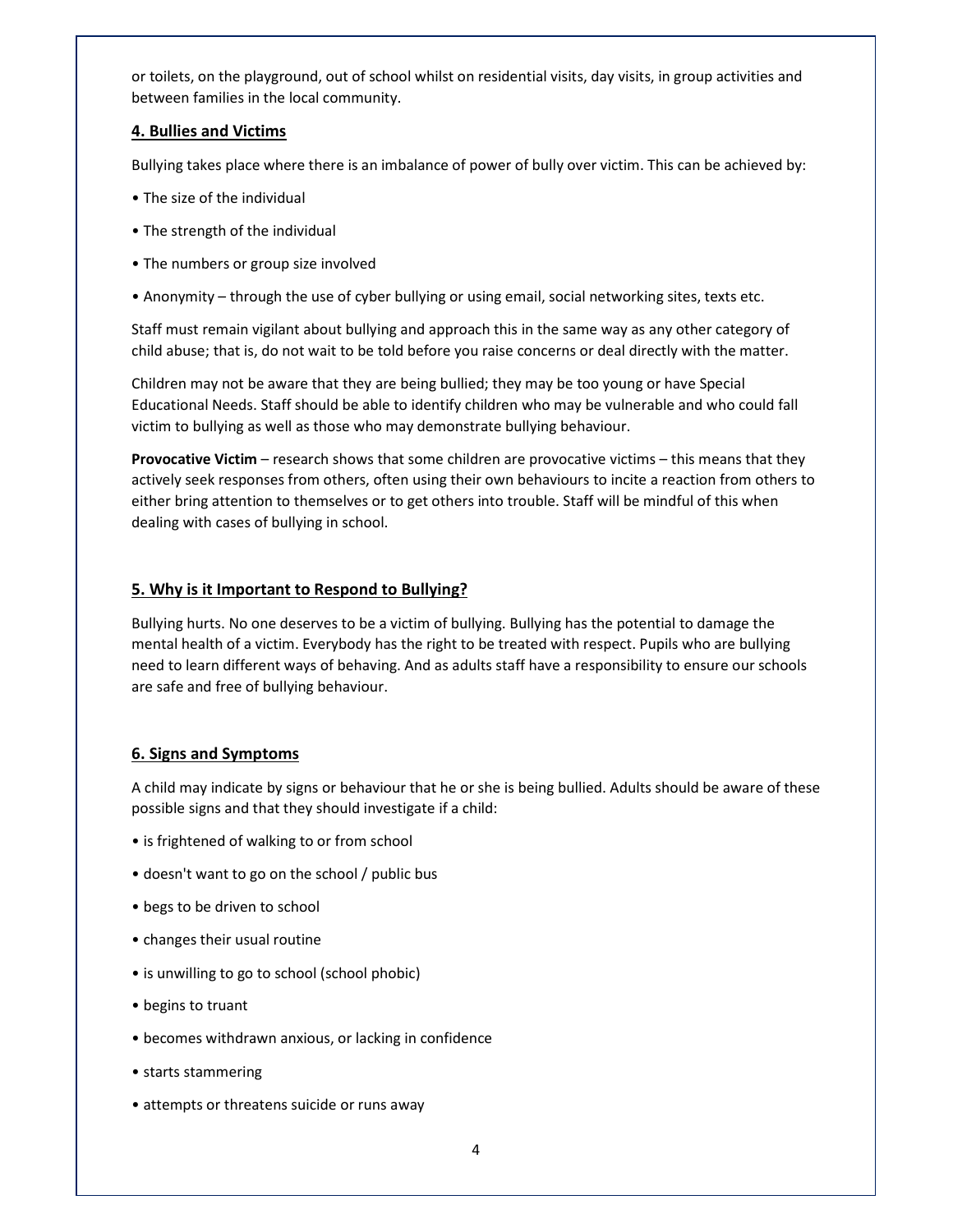- cries themselves to sleep at night or has nightmares
- feels ill in the morning
- begins to do poorly in school work
- comes home with clothes torn or books damaged
- has possessions which are damaged or "go missing"
- asks for money or starts stealing money (to pay bully)
- has dinner or other monies continually "lost"
- has unexplained cuts or bruises
- comes home starving (money/lunch has been stolen)
- becomes aggressive, disruptive or unreasonable
- is bullying other children or siblings
- stops eating
- is frightened to say what's wrong
- gives improbable excuses for any of the above
- is afraid to use the internet or mobile phone
- is nervous and jumpy when a cyber-message is received
- lack of eye contact
- becoming short tempered
- change in attitude to people at home.

These signs and behaviours could indicate other problems, but bullying should be considered as a possibility and should be investigated

#### **7. Prevention**

The following strategies will be used to prevent bullying incidents:

• PSHE (Personal, Social, Health Education) lessons, aspects of SEAL (Social and Emotional Aspects of Learning) to develop co-operation and build self-esteem. Class assemblies, Circle Time

- pupil / parent survey
- school council to encourage shared understanding and responsibility
- implementation of the Behaviour Policy
- small group or individual pupil discussions with an adult
- high profile learning during Anti Bullying week
- encourage children to have respect for each other and for other people's property.
- good and kind/polite behaviour is regularly acknowledged and rewarded.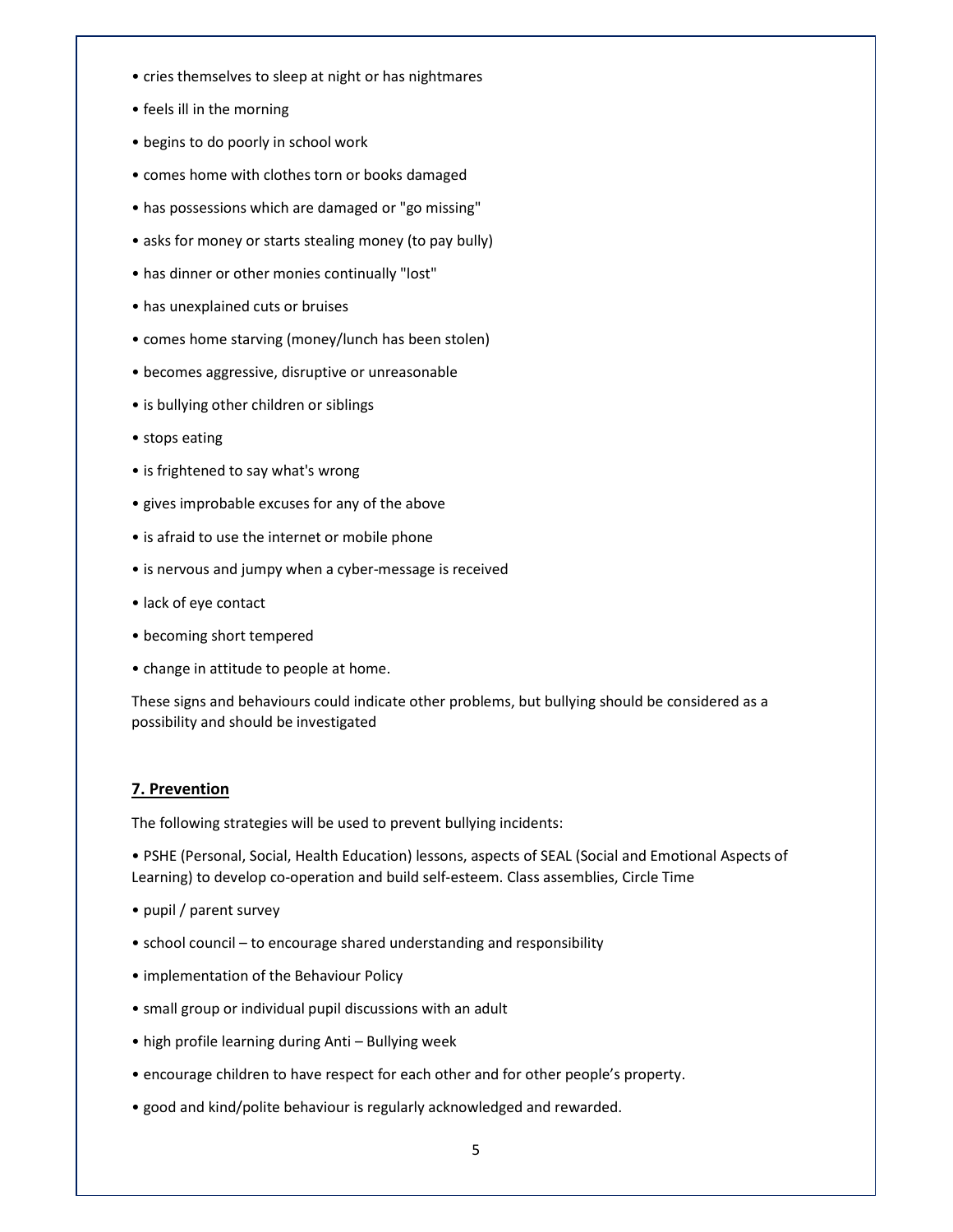• staff will regularly discuss bullying, this will inform children that we are serious about dealing with bullying and leads to open conversations and increased confidence in children to want to discuss bullying

- staff will reinforce expectations of behaviour as a regular discussion.
- writing a set of school or class rules
- reading stories about bullying or having them read to a class or assembly
- making up role-plays about what to do through scenarios of bullying
- having discussions about bullying and why it matters that bullies are dealt with quickly

Staff are to follow the equality policy, welcoming every child to our school. Staff must be careful not to highlight differences of children or an individual child, even if this is done in jest. This gives other children advocacy to use this difference to begin calling names or teasing. Staff must be vigilant regarding groups of friends together. Groups/gangs bring about the imbalance of power and must be broken up from around the central bully.

Staff must reinforce a general message that children do not have to be friends with everyone else, but they must be respectful of everyone else's feelings.

### **8. Dealing with incidents of bullying/racism**

If a child feels that they are being bullied, then there are several procedures that they are encouraged to follow: (not hierarchical)

- tell a friend
- tell a teacher or adult whom you feel you can trust
- tell a parent or adult at home whom you feel you can trust
- discuss it as part of your Circle Time

Any incident of bullying/racism will be recorded and passed to the pastoral lead, Head Teacher or Assistant/Deputy Head directly. All allegations of bullying/racism will be taken seriously. In accordance with DfE guidelines, all racist incidents will be recorded and parents and governors will be made aware of the incident and the action taken to deal with it.

All adults and pupils need to know that reported incidents are taken seriously and dealt with. Incidents could be reported to any adult on the school staff (preferably the class teacher) or to visitors such as teacher training students. The adult concerned should make a dated record of the allegation and the class teacher should be made aware of it. These records should be kept in case they are needed in the future.

Any incident of racism should also be reported to the Headteacher or Assistant/Deputy Head Teacher who will pass on details to the Local Authority via the diversity incident form.

Any incidents of bullying/racism will be closely monitored and meetings with those involved will be held on a regular basis until the situation has been resolved.

### **9. Outcomes**